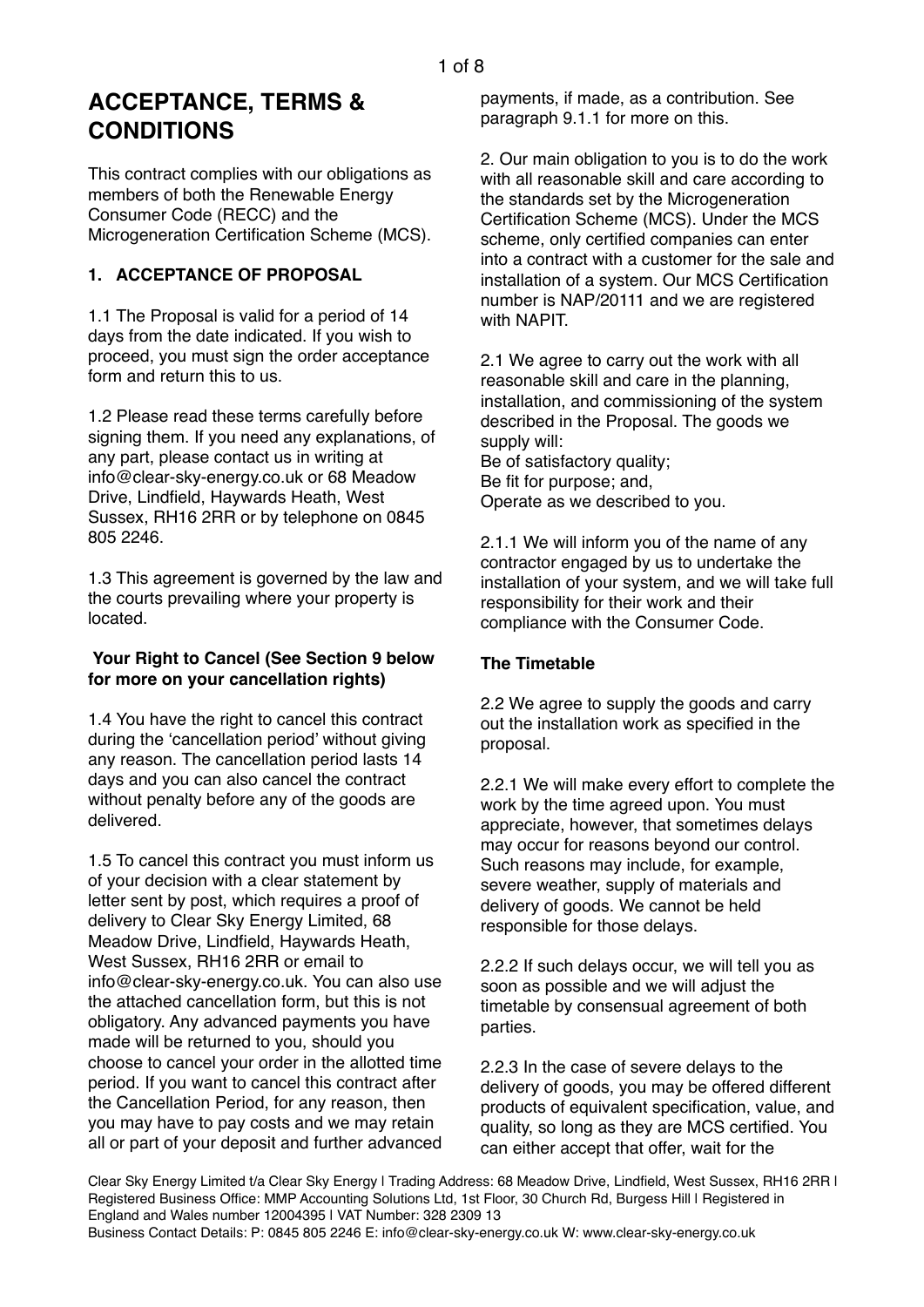products you ordered, or choose to cancel the contract as detailed in section 9.2 and 9.3 below. This is in line with the Consumer Code and the Supply of Goods and Services Act 1982. Consequence of delay Consequence of delay caused by us.

2.2.4 You will be entitled to compensation if we cause significant or unreasonable delay due to factors within our control.

2.2.5 In the case of severe delays to the delivery of goods or installation for reasons that are within our control, you can cancel the contract as detailed in section 9.2 and 9.3 of this Contract.

#### **Consequences of delay caused by you**

2.2.6 We will seek to accommodate small delays without recourse to compensation.

2.2.7 If any delay caused by you means that we incur extra costs then we will adjust the price accordingly. The hourly and daily costs that result from any unexpected work are described above.

# **3. OUR OTHER OBLIGATIONS**

3.1 We will carry out the work and all communication with you according to the Consumer Code.

3.2 We will ensure that the installation complies with the relevant MCS installer standard which in this case is MIS 3002.

3.3 Once the installed system is commissioned, we will give to you any guarantees, test certificates, and other relevant paperwork related to your goods and installation. We will aim to give you this when the system is commissioned, but certainly no later than ten days after commissioning.

3.4 We will also give you all of the documentation required as detailed in the appropriate Microgeneration Installation Standard. This will include the certificate showing that the installation has been registered with the MCS Installation Database. We will give you this within 10 working days of the commissioning date.

3.5 The guarantees we give you will cover the goods and installation and will comply with the Consumer Code. We will explain to you the terms of the guarantees both in writing and verbally.

3.6 We will ensure that the guarantees will be honoured should we fall into receivership, administration, or bankruptcy during the term of the installer's guarantee. Please see Section 8 of this contract for details.

4. Your main obligation to us is to make the payments due to us under the terms of this agreement.

# **The Deposit**

4.1 You will pay us the deposit specified in the proposal when you sign this agreement. The deposit cannot be more than 25% of the total contract price set out in the proposal. Should you decide to cancel the contract within the 'Cancellation Period' (see section 1.3 of this Contract) we will return that deposit to you in full.

4.1.1 If you pay the deposit before we have inspected your house, and if we find during that inspection that the installation cannot proceed, then we will refund that deposit to you in full within two weeks.

#### **Advance payments**

4.2 The Proposal we have given to you must explain when the invoices will be sent as well as the amount due for each payment.

4.3 We may require you to pay a further advance payment no more than 14 days before the agreed delivery or installation date, but only if this is explained to you in your proposal.

Payment will only be used for work under this contract for example, for purchasing goods.

if we do not deliver any goods to you before installation, then such a further advance payment, taken together with the deposit, will under no circumstances be more than 60% of the total price in the proposal.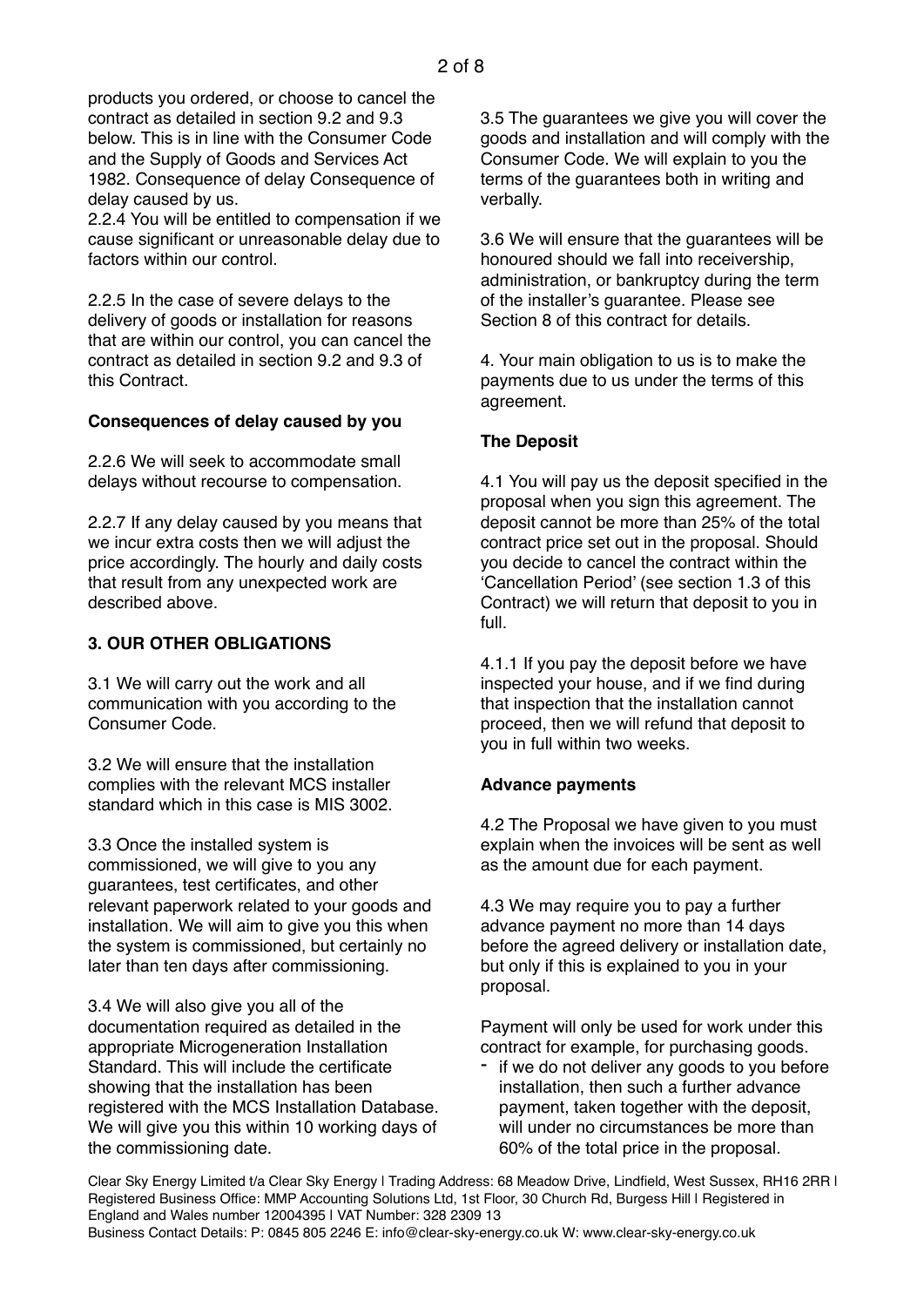we may use your further advance payment to purchase goods and deliver them to you. If we do this, and only if title to those goods transfers to you, the sum used to purchase those specific goods will no longer represent an advance payment.

4.4 If we fall into receivership, administration, or bankruptcy, your deposit payment, if any, will be protected as detailed in section 8 of this contract.

#### **Final Payment**

4.5 We will issue you an invoice for the balance outstanding on the contract price. This will become due only after the installation has been commissioned.

4.5.1 In the event of any alleged minor defect with the goods or installation, you shall not be entitled to withhold more than a proportionate amount of the sum due. If you do withhold any amount after the due date because of any alleged minor defect, then you must give us as much notice as possible and state the reasons you are withholding the payment.

4.5.2 Final payment is due on satisfactory completion of the job and within 14 days of our invoice.

#### **Consequences of late payment**

4.6 If you fail to pay the amount specified in an invoice by the due date, we may charge interest until the full amount is paid. The interest rate we charge will be 3% above the base rate set by the Bank of England.

#### **Late payment of advance or 'interim' payments**

4.6.1 If we do not receive payment by the seventh day after payment is due, we may give you written notice that we intend to stop work on the installation. Once we have sent you this written notice, we may suspend all work until payment is made.

4.6.2 If you are in breach of this Contract because you have failed to make an agreed payment, and we have suspended work on the installation, then we may be entitled to recover any additional costs we incur. We will provide you with written notice containing full particulars of any claim for compensation within 21 days of any suspension of work.

4.6.3 We may require you to return and deliver up the goods to us. If you fail to do this, we will take legal proceedings to recover the goods or their outstanding value.

# **5. YOUR OTHER OBLIGATIONS TO US**

5.1 We will advise you on the approvals and permissions that you may need, but you must obtain all relevant permissions (such as planning and building consents) that are necessary before we start work on the installation. If we ask to see those permissions (and related drawings and/or specifications) you must make those available.

#### **Supply of services**

5.2 You must provide the following for our use free of any charge water, washing facilities, and toilets; electricity supply; adequate storage space; safe and easy access to your property from the public highway; easy access to the location within the property where the installation is to take place by removing all belongings.

5.3 You, or a contractor you employ, may need to carry out preparatory work before the installation described in the proposal can start. If so, we will describe this to you in writing. This work must be finished before the agreed date on which installation work is due to start. This work must be undertaken by competent persons and must be of the necessary quality for the installation. If this preparatory work is not finished before the agreed date on which the installation is due to start, then the conditions described in clause 2.2.7 of this contract will apply.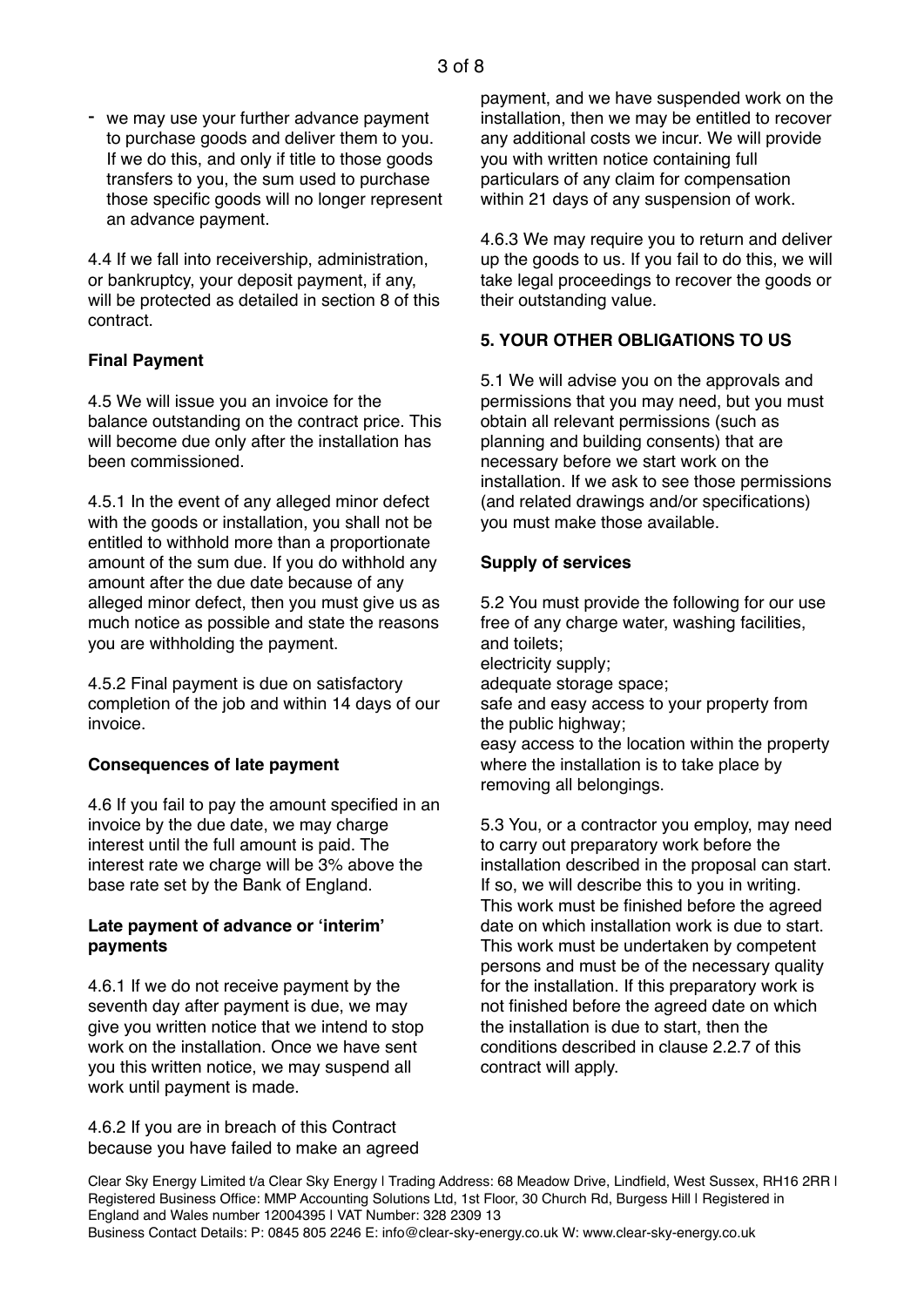# **Additional charges**

5.4 Should you be in breach of conditions set out in 4.1, 4.2 and 4.3 of this Contract, you may incur additional costs due to delay and/or provision of additional services. You may be required to pay reasonable compensation to cover those extra costs. If this happens then section 7 (below) of this Contract will apply.

5.5. It is the Consumers responsibility to notify the company of asbestos that may be on site which could affect the work that is carried out. An asbestos survey may be required and any subsequent work required completed, before the commencement of work (this is the responsibility of the Consumer). If asbestos in any form is suspected during the installation / works, work will be halted immediately and not restarted until suitable and sufficient tests have been carried out, and if asbestos is present, it will be removed by a licensed Contractor (this is the responsibility of the Consumer).

# **6 CHANGE OF WORK**

6.1 If, after signing the contract, you want to change the work, you must consult with us first. We may be able to incorporate your changes into the installation provided that: it is technically possible;

we have the necessary resources; the necessary permissions are in place.

6.2 If we agree to this change of work you must confirm your request in writing; and, do so within 14 days of when you first tell us.

6.3 We will then adjust the price:

by written agreement beforehand, if possible; or if not then

by later written agreement; or if not then by referring to any priced documents, if this applies; or if not then

by a reasonable amount for the work done or goods supplied.

6.4 Every change that means extra or revised work (as opposed to changes that leave something out) may mean extra costs. We will try to keep those costs to a minimum.

#### **7 UNEXPECTED WORK**

7.1 The proposal given to you details the daily costs that would result from any unexpected work due to site conditions or special circumstances beyond our control.

7.2 Where unexpected work arises, we will tell you and ask how you want us to proceed. If you want us to continue, then section 6.3 of this Contract will apply.

#### **8. DELIVERY, TITLE AND RISK, and WORKMANSHIP WARRANTY**

8.1 We will deliver the goods to the location detailed in the proposal.

8.2 In case we fall into receivership, administration, or bankruptcy before we deliver the goods to you, we will insure the money you pay us in advance. We will also ensure that our guarantees will be honoured should we fall into receivership, administration, or bankruptcy during the term of the installer's guarantee.

8.3 We will provide you with details of the insurance scheme we use and you will receive a policy directly from the provider once you have signed the Contract.

# **The Client Account**

8.4 We may place your deposit and advance payment, made before the goods have been delivered to your property, in a special 'client' or other third party account or we may use the protected payment scheme which the Code administrator has arranged. This money can only be used for work carried out under this contract.

8.4.1 If we should fall into receivership, administration, or bankruptcy then the money in that dedicated bank account (or held within the protected payment scheme) will be returned to you or passed to another supplier who will complete the work.

8.5 Where your money has been used to make specific purchases on your behalf, then legal title to those goods, or the proportion of them you have paid for, will pass to you. We must

Clear Sky Energy Limited t/a Clear Sky Energy | Trading Address: 68 Meadow Drive, Lindfield, West Sussex, RH16 2RR | Registered Business Office: MMP Accounting Solutions Ltd, 1st Floor, 30 Church Rd, Burgess Hill | Registered in England and Wales number 12004395 | VAT Number: 328 2309 13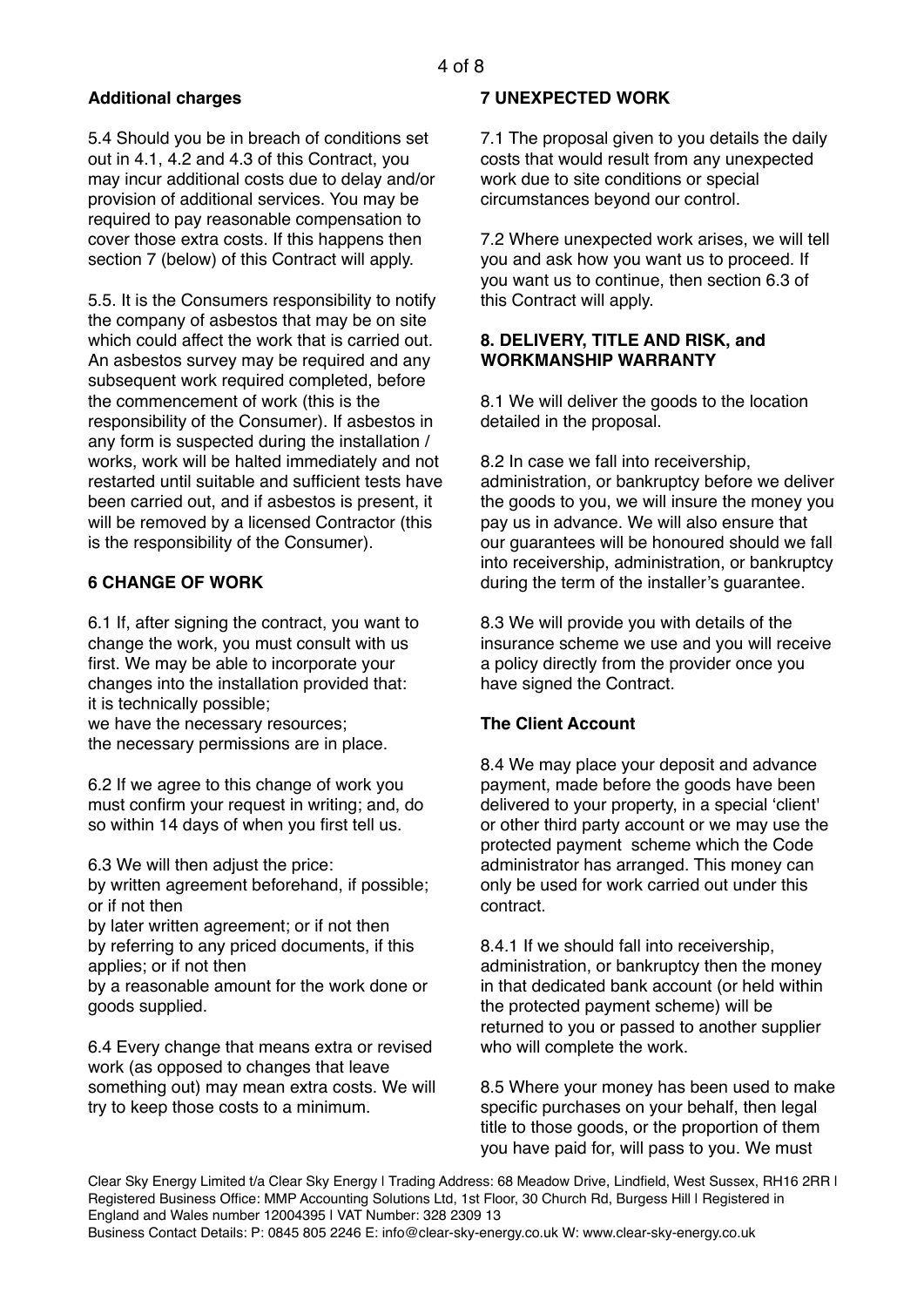either deliver them to you or label them as belonging to you. When we store the goods, we must keep them separate from our own goods and those of third parties. We must also keep the goods stored, protected, insured, and identified as your property until they are delivered to you. You must be able to inspect the goods and/or repossess them.

8.6 Goods belonging to us may be delivered to the site. If the contract is terminated early for reasons detailed in section 9.3 of this Contract then, with reasonable notice, you must return and deliver the goods to us. If this happens then we will reimburse you if any of your money was used to purchase a proportion of the goods. If you do not return the goods to us, we retain the right to take legal proceedings to recover the goods or their value.

8.6.1 If the Contract is terminated early for reasons detailed under section 9.4 of this Contract then, with reasonable notice, you must return and deliver the goods to us. If this happens, you may have to pay compensation for reasonable costs or losses reasonably incurred. This may be deducted from any deposit or further advance payment you have already made.

8.7 Until ownership of the goods passes to you, you must:

store the goods separately in such a way that they remain readily identifiable as our property; not destroy, deface, or obscure any identifying mark or packaging on or relating to the goods; and, maintain the goods in a satisfactory condition.

# **9 CONTRACT CANCELLATION**

#### **Your rights**

9.1 Your rights to a cancellation period are detailed in sections 1.4 and 1.5 of this contract.

9.1.1 If you cancel this contract after the period referred to in sections 1.4 of this contract, then you may have to pay compensation for costs or losses reasonably incurred. We will try to keep those costs to a minimum. We have a right to retain all or part of your deposit and

further advance payment, if made, as a contribution.

9.1.2 If you want the work to start during the cancellation period referred to in section 1.4 then you must request this in writing (e.g a letter or email), we have enclosed a form with this contract which can be used for your convenience. If we start the work on the installation and you later decide to cancel the contract within the cancellation period described in section 1.4, you may be responsible for the costs of the goods and services already supplied and for making good on the property.

9.2 If there is a serious delay to the delivery of goods or installation for reasons that are outside your control, or the system is majorly differs from the original system design then you will be entitled to cancel the contract and receive a full refund. This is in line with the Consumer Code and the [Supply of Goods and Services Act 1982].

9.3 Additionally, if we are in serious breach of our obligations as detailed in this Contract then you have a right to:

cancel the contract and receive an appropriate refund; or,

request a repair or a replacement; or, ask for compensation.

You can seek those remedies if what we supply or install is faulty, incorrectly described, or not fit for purpose. You cannot seek those remedies if you change your mind about the contract or you decide you no longer want some or all of the components.

#### **Our rights**

9.4 If you are in serious breach of your obligations as set out in this Contract and you fail to remedy that breach within 14 days of receiving written notice from us about that breach, then we have a right to cancel the contract. We must give you reasonable opportunity to put right the alleged breach.

9.5 If we suffer a loss as a result of your breach of contract, we will take reasonable steps to prevent the loss from getting worse. If your breach of contract leads to a cancellation,

Clear Sky Energy Limited t/a Clear Sky Energy | Trading Address: 68 Meadow Drive, Lindfield, West Sussex, RH16 2RR | Registered Business Office: MMP Accounting Solutions Ltd, 1st Floor, 30 Church Rd, Burgess Hill | Registered in England and Wales number 12004395 | VAT Number: 328 2309 13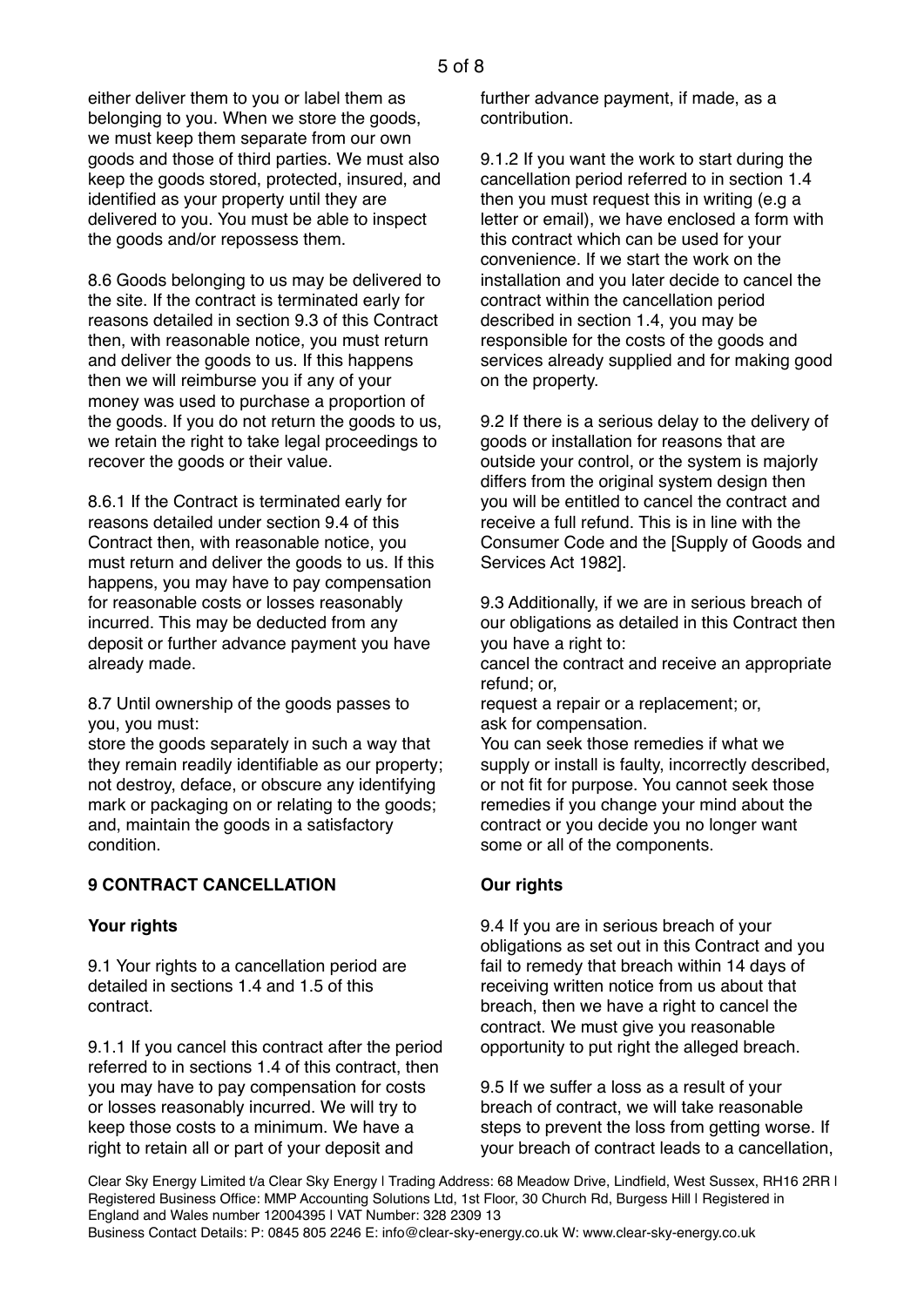then you may have to pay compensation for reasonable costs or losses reasonably incurred.

#### **10 MEDIATION AND ARBITRATION**

10.1 If at any time a dispute arises between you and us that cannot be resolved amicably, both you and we can refer the matter to be handled through RECC complaints procedure. We must agree to follow this procedure if that is your wish. The RECC complaints procedure is set out in section 9 of the Consumer Code [\(www.recc.org.uk](http://www.recc.org.uk)).

10.2 Initially, the complaint will be allocated to a RECC caseworker, who will mediate between both parties in order to resolve the dispute. Alternatively, the complaint will be referred to independent conciliation. Both mediation and conciliation aim to reach a nonlegal solution to the dispute in a reasonable timescale.

10.3 If the mediator or conciliator recommendations are not acceptable for any reason, you can refer the matter to the independent arbitration service and we must agree to arbitration if that is your wish. You will have to pay a fee equivalent to the County Court small claims procedure fee. The fee is payable directly to the arbitration company and will be refunded to you if the arbitrator finds in your favour.

10.4 The outcome of the arbitration process will be legally-binding and enforceable. An award made under the independent arbitration service will be final and binding on you and us. You and we may only challenge the award on certain limited grounds under the Arbitration Act 1996.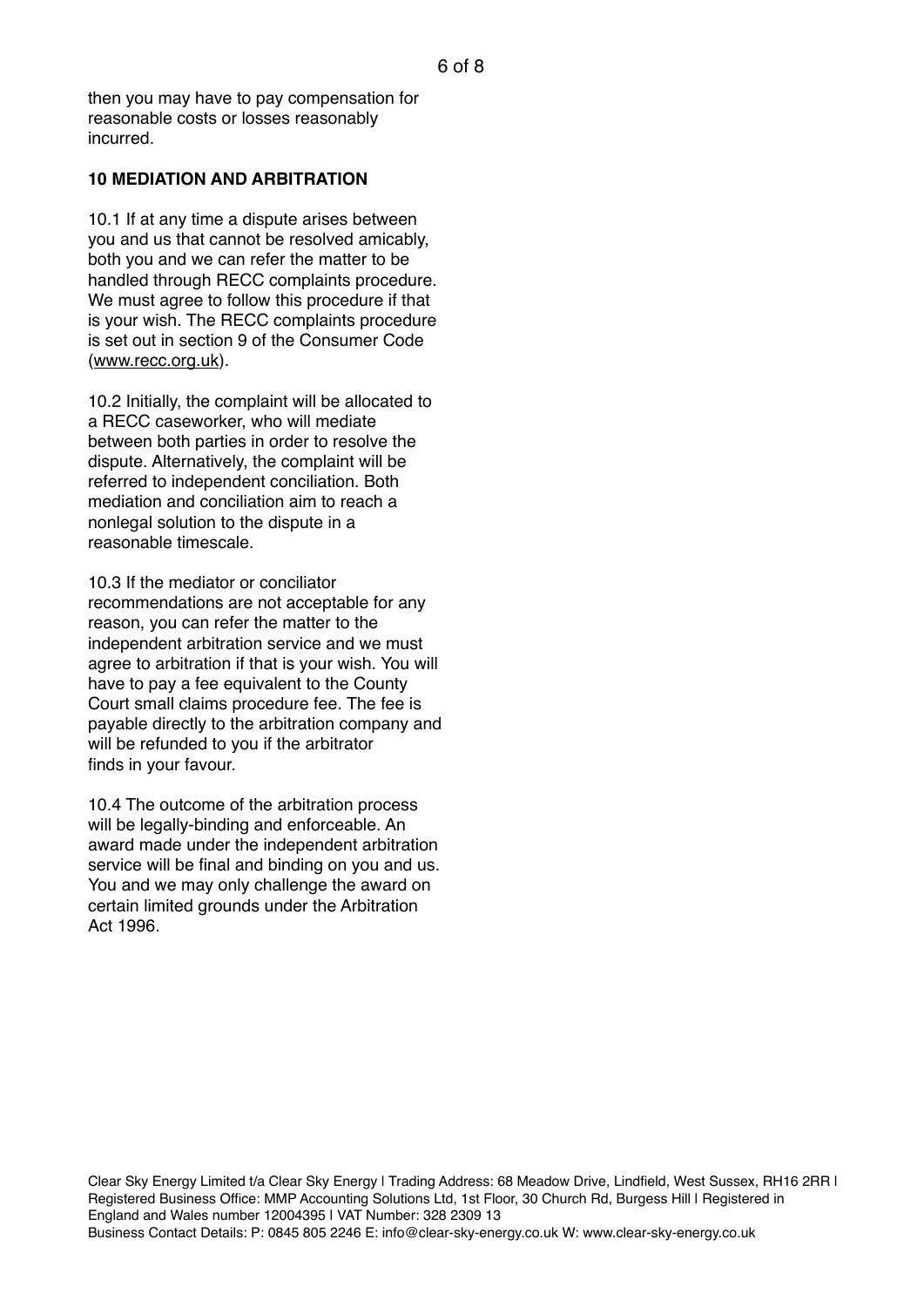# **Our Warranty**

The Warranty sets out the terms upon which Clear Sky Energy Limited t/a Clear Sky Energy offers warranty cover for the products supplied by it to its Customers, and for the installation services provided by us and our installers. Terms defined in which Clear Sky Energy Limited Terms and Conditions bear the same meaning when used in this warranty. Your attention is drawn to the Terms and Conditions attached, which includes provisions relevant to the warranty set out below.

# **1. Installation services**

1.1. We will warrant to you that the Installation services will be performed by the appropriately qualified and trained installers using reasonable care and skill, to such high standard of quality as it is reasonable for you to expect.

1.2. The Warranty Period for the Installation Services shall be 2 years from completion of the Installation Services.

# **2. Remedial Action**

2.1. If you make a valid claim about our service in accordance with the Terms and Conditions, Clear Sky Energy Limited may arrange for the relevant Products to be reinstalled by any of our Registered or approved Installers or refund to the Customer the charge for the relevant part of the Installation Service (or a proportionate part of such charge).

# **3. Exceptions**

3.1. This Warranty will only apply:

3.1.1. If the Product has been installed by Clear Sky Energy Limited Registered Installer and has been properly used and maintained throughout the Warranty Period.

3.1.2. If you have informed Clear Sky Energy Limited of the alleged defect within the Warranty Period and within a reasonable period of discovery.

3.1.3. No work has been carried out by any other party other than Clear Sky Energy Limited.

#### **4. General conditions**

4.1. You will promptly provide all information and support including access to site and services) reasonably necessary to enable us to evaluate any alleged defect and to perform its obligations under this Warranty.

4.2. You agree that all premises, plant, power, fuel, support services and other inputs that you provide for the installation and use of the Products are reasonable, are fit for purpose and will be properly used and provided.

# **5. Expertise**

5.1. Any dispute as to whether a defect is covered by this warranty shall be immediately referred at the request of either party to the complaints service as detailed in the Terms and Conditions.

# **6. Third Party Rights**

6.1. When Clear Sky Energy Limited has installed a system in a property that is sold within the Warranty Period the warranty will pass to the new legal owner of the property. It may not be transferred to or exercised by any third party.

# **7. Law**

7.1. This warranty is governed by English law and the English courts or by the law and the courts governing where your property is if this is outside England or Wales.

# **8. Manufacturer's Product Warranty**

8.1. Most Products supplied by us come with the benefit of a manufacturer's product guarantee. Where a claim in respect of any of the Products is notified to Clear Sky Energy Limited by you in accordance with the Terms and Conditions, Clear Sky Energy Limited will liaise with the manufacturer and use all reasonable endeavours to secure a replacement of the Product or the part in question) or a refund of the price of the Product (or a proportionate part of the price). This warranty does not replace or limit your legal rights to bring a claim to Clear Sky

Clear Sky Energy Limited t/a Clear Sky Energy | Trading Address: 68 Meadow Drive, Lindfield, West Sussex, RH16 2RR | Registered Business Office: MMP Accounting Solutions Ltd, 1st Floor, 30 Church Rd, Burgess Hill | Registered in England and Wales number 12004395 | VAT Number: 328 2309 13